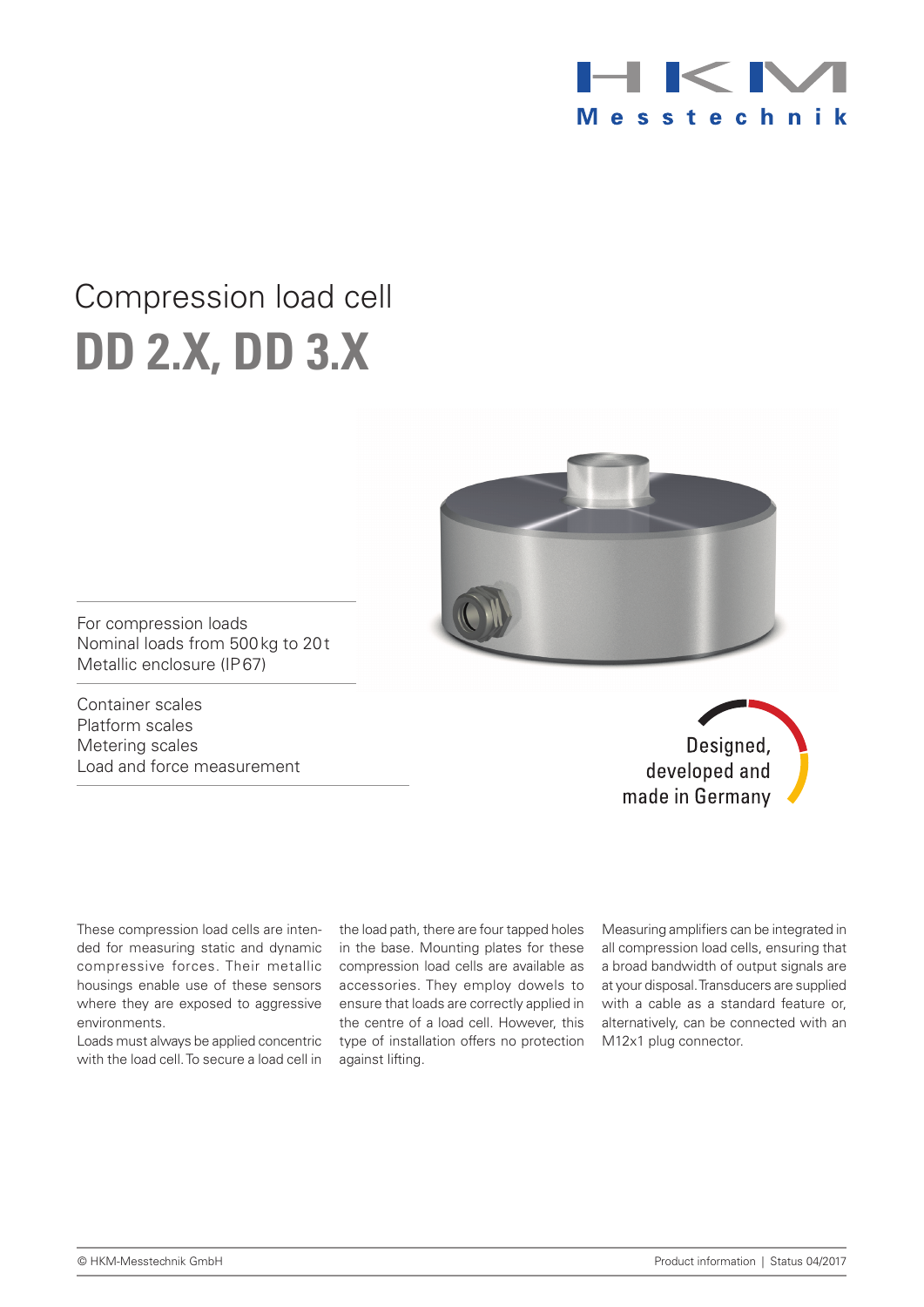

## Technical data

| Type                            |                | <b>DD 2.0</b>                       | DD 2.1  | DD 2.2         | DD 2.3  | DD 2.4  | <b>DD 3.0</b>   | DD 3.1          |  |  |
|---------------------------------|----------------|-------------------------------------|---------|----------------|---------|---------|-----------------|-----------------|--|--|
| Nominal load                    |                | 500 kg                              | 1000 kg | 2000 kg        | 4000 kg | 6000 kg | 10 <sub>t</sub> | 20 <sub>t</sub> |  |  |
| Dimensions [mm]                 | D1             | Ø 94                                |         |                |         |         | Ø 114           |                 |  |  |
|                                 | H1             | 35.5                                |         |                |         |         | 47.5            |                 |  |  |
|                                 | D2             | Ø 23                                |         |                |         |         | Ø 23            |                 |  |  |
|                                 | H <sub>2</sub> | 48                                  |         | 60             |         |         |                 |                 |  |  |
|                                 | D <sub>3</sub> | Ø 80                                |         | Ø 90           |         |         |                 |                 |  |  |
|                                 | D <sub>4</sub> | Ø 55                                |         | Ø 55           |         |         |                 |                 |  |  |
| Mounting thread M               |                | $M 5 - 12$ deep                     |         | M 12 - 16 deep |         |         |                 |                 |  |  |
| Material                        |                | nickel-plated steel                 |         |                |         |         |                 |                 |  |  |
| Self-weight [kg]                |                | 1.6                                 |         | 3.3            |         |         |                 |                 |  |  |
| Maximum working load*           |                | 1.1 x nominal load                  |         |                |         |         |                 |                 |  |  |
| Limit load*                     |                | 1.5 x nominal load                  |         |                |         |         |                 |                 |  |  |
| Breaking load*                  |                | $>$ 3 x nominal load                |         |                |         |         |                 |                 |  |  |
| Accuracy                        |                | $\pm 0.25\%$ f.s.**                 |         |                |         |         |                 |                 |  |  |
| Reference temperature           |                | $20^{\circ}$ C                      |         |                |         |         |                 |                 |  |  |
| Nominal temperature range       |                | $-10^{\circ}$ C to +50 $^{\circ}$ C |         |                |         |         |                 |                 |  |  |
| Working temperature range       |                | $-30^{\circ}$ C to $+80^{\circ}$ C  |         |                |         |         |                 |                 |  |  |
| Temperature coefficient of gain |                | $<$ 0,1% f.s.**/10 K                |         |                |         |         |                 |                 |  |  |
| Temperature coefficient of zero |                | $<$ 0,2% f.s.**/10 K                |         |                |         |         |                 |                 |  |  |
| Nominal deflection              |                | $< 0.1$ mm                          |         |                |         |         |                 |                 |  |  |
| Degree of protection            |                | IP 67                               |         |                |         |         |                 |                 |  |  |

\* The sum of the dynamic and static load is decisive

\*\* f.s. = full scale value

#### Dimensions

in mm

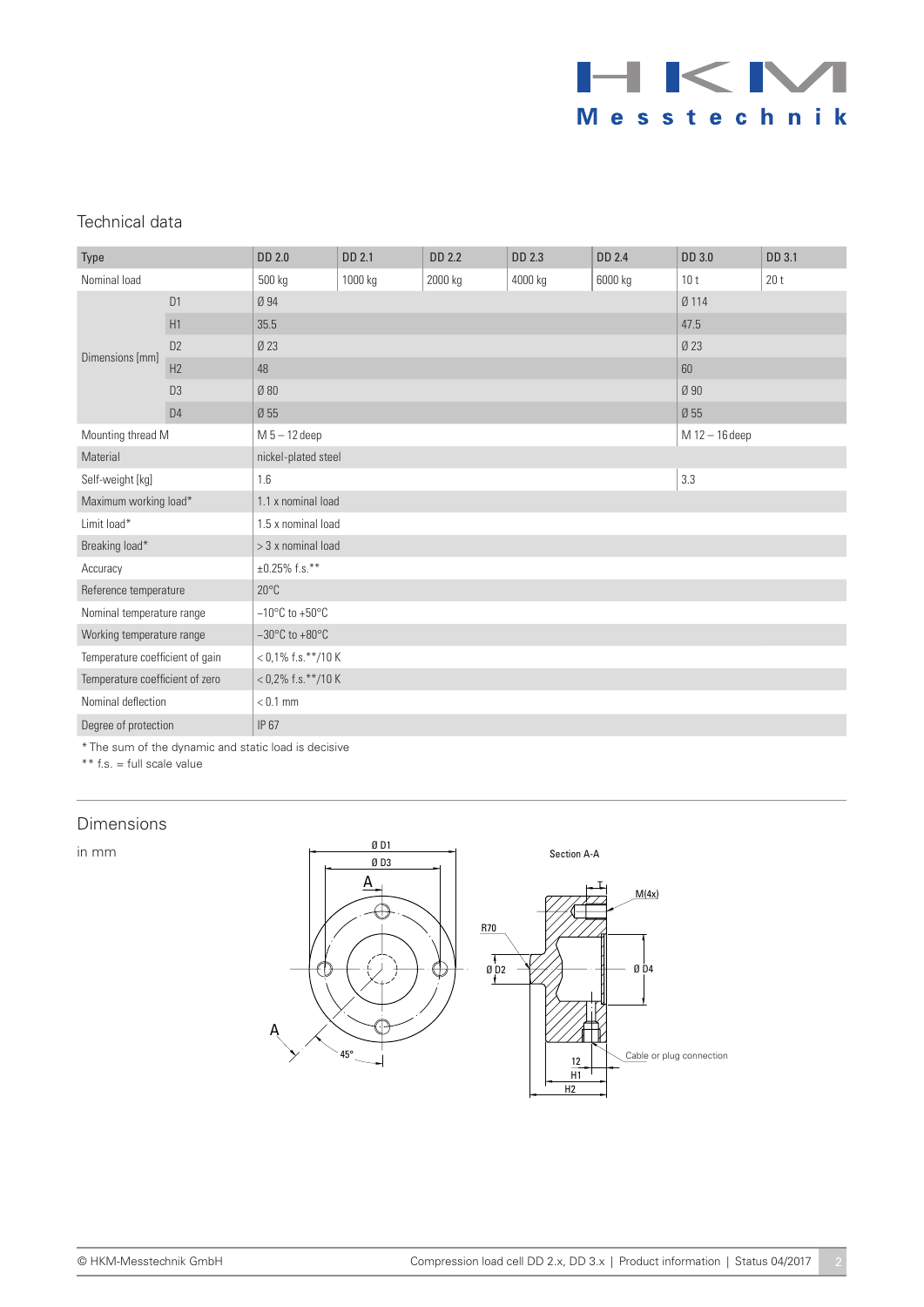

## Output variants without measuring amplifiers / with integrated measuring amplifiers

| Version                    |                | Without<br>measuring amplifier*                                                                                       |                    | Measuring amplifier with current output<br>3-conductor    |                    | 2-conductor                         |                    | Measuring amplifier with<br>voltage output    |                    |            | Measuring amp-<br>lifier with RS 485<br>interface               |                    |
|----------------------------|----------------|-----------------------------------------------------------------------------------------------------------------------|--------------------|-----------------------------------------------------------|--------------------|-------------------------------------|--------------------|-----------------------------------------------|--------------------|------------|-----------------------------------------------------------------|--------------------|
| Output signal Sig          |                | $\approx$ 2 mV/V                                                                                                      |                    | 19mA<br>$420$ mA<br>$12 \pm 8$ mA                         |                    | $420$ mA<br>$12 \pm 8$ mA           |                    | 05V<br>$2.5 \pm 2.5 V$                        | 010V<br>$5\pm5$ V  | $\pm 10$ V | 032767 digits                                                   |                    |
| Supply Ub [V]              |                | < 10                                                                                                                  |                    | 1030                                                      |                    | 1030                                |                    | 630                                           | 1130               | 1230       | 630                                                             |                    |
| Resolution [bit]           |                | $\overline{\phantom{0}}$                                                                                              |                    | 11                                                        |                    |                                     |                    | 11                                            |                    | 14         |                                                                 |                    |
| Measuring rate             |                | $\overline{\phantom{0}}$                                                                                              |                    | 1000 (optional 302000) Hz                                 |                    |                                     |                    |                                               |                    |            |                                                                 |                    |
| Insulation resistance      |                | $>1$ G $\Omega$                                                                                                       |                    | $>1$ G $\Omega$                                           |                    |                                     |                    |                                               |                    |            |                                                                 |                    |
| Load                       |                | $\overline{a}$                                                                                                        |                    | $<$ (U <sub>b</sub> – 6V) / Sig max                       |                    | $<$ (U <sub>b</sub> - 8V) / Sig max |                    | $>10000 \Omega$                               |                    |            |                                                                 |                    |
| Max. power consumption     |                | 40 mA                                                                                                                 | 40 mA              |                                                           |                    |                                     |                    |                                               |                    |            |                                                                 |                    |
| Electrical protection      |                |                                                                                                                       |                    | Reverse voltage, overvoltage and short circuit protection |                    |                                     |                    | Reverse voltage and overvoltage<br>protection |                    |            | Reverse voltage,<br>overvoltage and short<br>circuit protection |                    |
| Cable type (if provided)   |                | FD CP plus, 4 x 0.25 mm <sup>2</sup> ,<br>Ölflex classic YSLY-JZ, 4 x 1.5 mm <sup>2</sup> , length 25 m<br>length 5 m |                    |                                                           |                    |                                     |                    |                                               |                    |            |                                                                 |                    |
| <b>Connection variants</b> |                | Cable                                                                                                                 | M 12 x 1<br>4-pole | Cable                                                     | M 12 x 1<br>5-pole | Cable                               | M 12 x 1<br>5-pole | Cable                                         | M 12 x 1<br>5-pole |            | Cable                                                           | M 12 x 1<br>4-pole |
|                            | U <sub>b</sub> | BN                                                                                                                    | $\mathbf{1}$       | BN                                                        | $\mathbf{1}$       | BN                                  | $\mathbf{1}$       | <b>BN</b>                                     | $\mathbf{1}$       |            | BN                                                              | $\mathbf{1}$       |
|                            | $Sig(+)$       | GN                                                                                                                    | $\overline{4}$     | GN                                                        | $\overline{4}$     | <b>BN</b>                           | $\mathbf{1}$       | GN                                            | $\overline{4}$     |            |                                                                 |                    |
|                            | GND            | WH                                                                                                                    | $\overline{3}$     | WH                                                        | $\sqrt{3}$         | WH                                  | $\sqrt{3}$         | WH                                            | $\overline{3}$     |            | WH                                                              | $\overline{3}$     |
|                            | $Sig -$        | YE                                                                                                                    | $\overline{2}$     |                                                           |                    |                                     |                    |                                               |                    |            |                                                                 |                    |
|                            | $\mathsf A$    |                                                                                                                       |                    |                                                           |                    |                                     |                    |                                               |                    |            | YE                                                              | $\overline{4}$     |
|                            | B              |                                                                                                                       |                    |                                                           |                    |                                     |                    |                                               |                    |            | GN                                                              | $\overline{2}$     |
|                            | Shield         | BK                                                                                                                    | Housing            | BK                                                        | Housing            | <b>BK</b>                           | Housing            | <b>BK</b>                                     | Housing            |            | BK                                                              | Housing            |
|                            | not connected  |                                                                                                                       |                    |                                                           | 2; 5               |                                     | 2; 4; 5            |                                               | 2:5                |            |                                                                 |                    |
| Pole assignment            |                |                                                                                                                       | 450                |                                                           | 450                |                                     |                    |                                               |                    |            |                                                                 | 450                |

\* Input bridge resistor  $\approx 400 \ \Omega$  | Output bridge resistor  $\approx 350 \ \Omega$ 

#### Optionen

- » Output available with test signal on request
- » Integrated measuring amplifier
	- › with ratiometric voltage input
- › with 2 switching outputs
- » Accuracy ±0.1% f.s.
- » Stainless steel housing